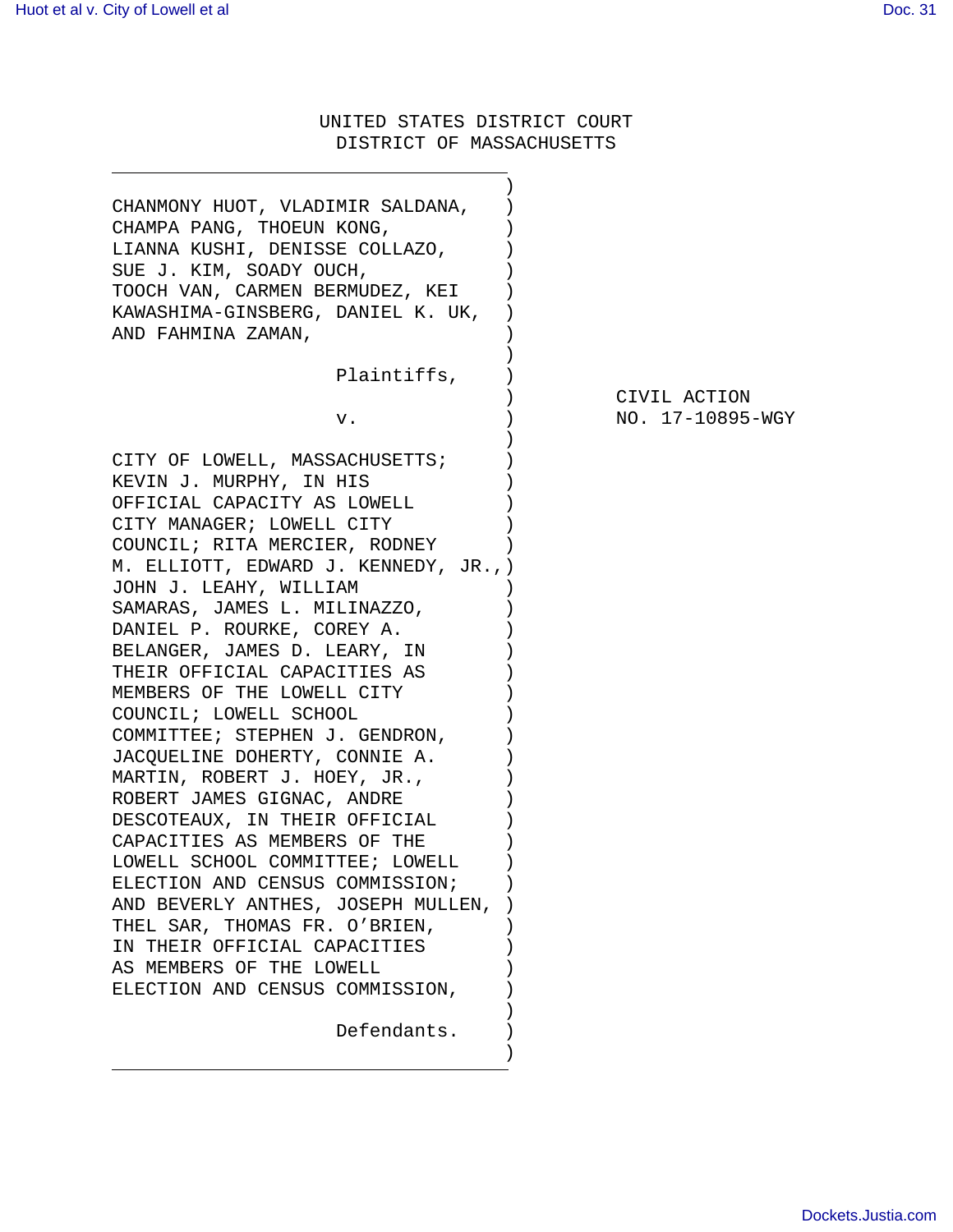#### **MEMORANDUM OF DECISION**

#### **I. INTRODUCTION**

Chanmony Huot, Vladimir Saldaña, Champa Pang, Thoeun Kong, Lianna Kushi, Denisse Collazo, Sue J. Kim, Soady Ouch, Tooch Van, Carmen Bermudez, Kei Kawashima-Ginsberg, Daniel K. Uk, and Fahmina Zaman ("Plaintiffs"), have brought this action against the City Of Lowell, Massachusetts; Kevin J. Murphy, in his official capacity as Lowell City Manager; Lowell City Council; Rita Mercier, Rodney M. Elliott, Edward J. Kennedy, Jr., John J. Leahy, William Samaras, James L. Milinazzo, Daniel P. Rourke, Corey A. Belanger, James D. Leary, in their official capacities as Members of the Lowell City Council; Lowell School Committee; Stephen J. Gendron, Jacqueline Doherty, Connie A. Martin, Robert J. Hoey, Jr., Robert James Gignac, Andre Descoteaux, in their official capacities as Members of the Lowell School Committee; Lowell Election and Census Commission; and Beverly Anthes, Joseph Mullen, Thel Sar, and Thomas FR. O'Brien, in their official capacities as Members of the Lowell Election and Census Commission ("Defendants"), alleging that the Defendants' atlarge election system violated the Plaintiffs' rights under (1) Section 2 of the Voting Rights Act, 52 U.S.C. § 10301 ("Section 2"), (2) the Equal Protection Clause of the Fourteenth

[2]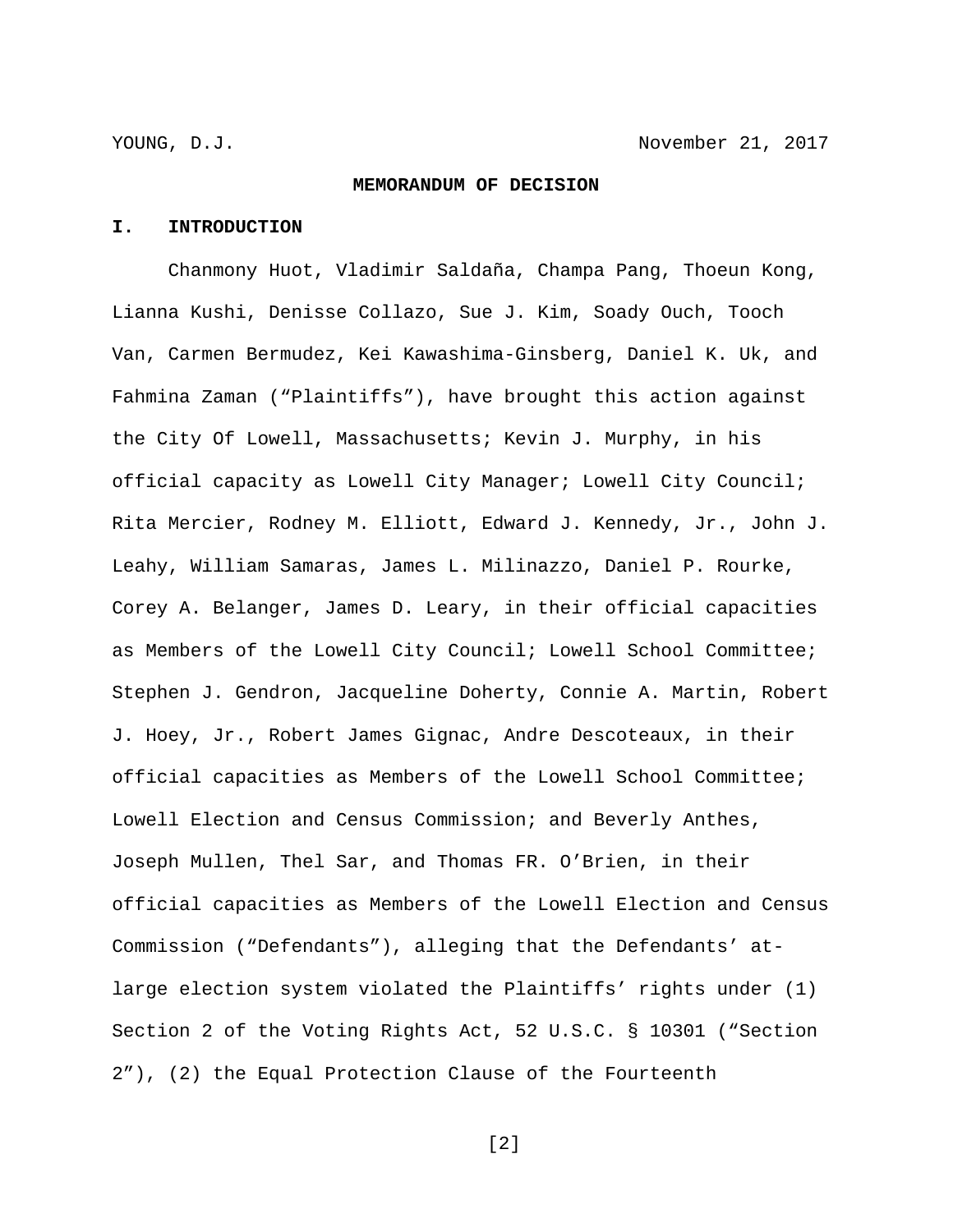Amendment, and (3) the Fifteenth Amendment. The Defendants moved to dismiss the complaint, arguing that it does not state a claim upon which relief may be granted because (1) the Plaintiffs do not plead sufficient facts to allege the existence of a large and geographically compact district that would create a majority-minority district, and (2) minority groups may not aggregate their claims and form a minority coalition in order to sustain a claim under Section 2. The Plaintiffs opposed the motion, arguing that they pled sufficient facts to show a majority-minority district can exist and that minority coalition claims are in fact cognizable under Section 2. After a hearing on October 17, 2017, this Court DENIED the Defendants' motion to dismiss because (1) the Plaintiffs demonstrated in their complaint that a majority-minority district could exist if certain neighborhoods were combined, and (2) the majority of circuits and district courts that address the issue have persuasively concluded that minority coalitions may maintain claims under Section 2. This memorandum explains the Court's reasoning.

# **A. Procedural History**

The Plaintiffs filed a complaint seeking injunctive and declaratory relief against the Defendants on May 18, 2017. Compl. 1, ECF No. 1. The Defendants moved to dismiss for failure to state a claim upon which relief can be granted.

[3]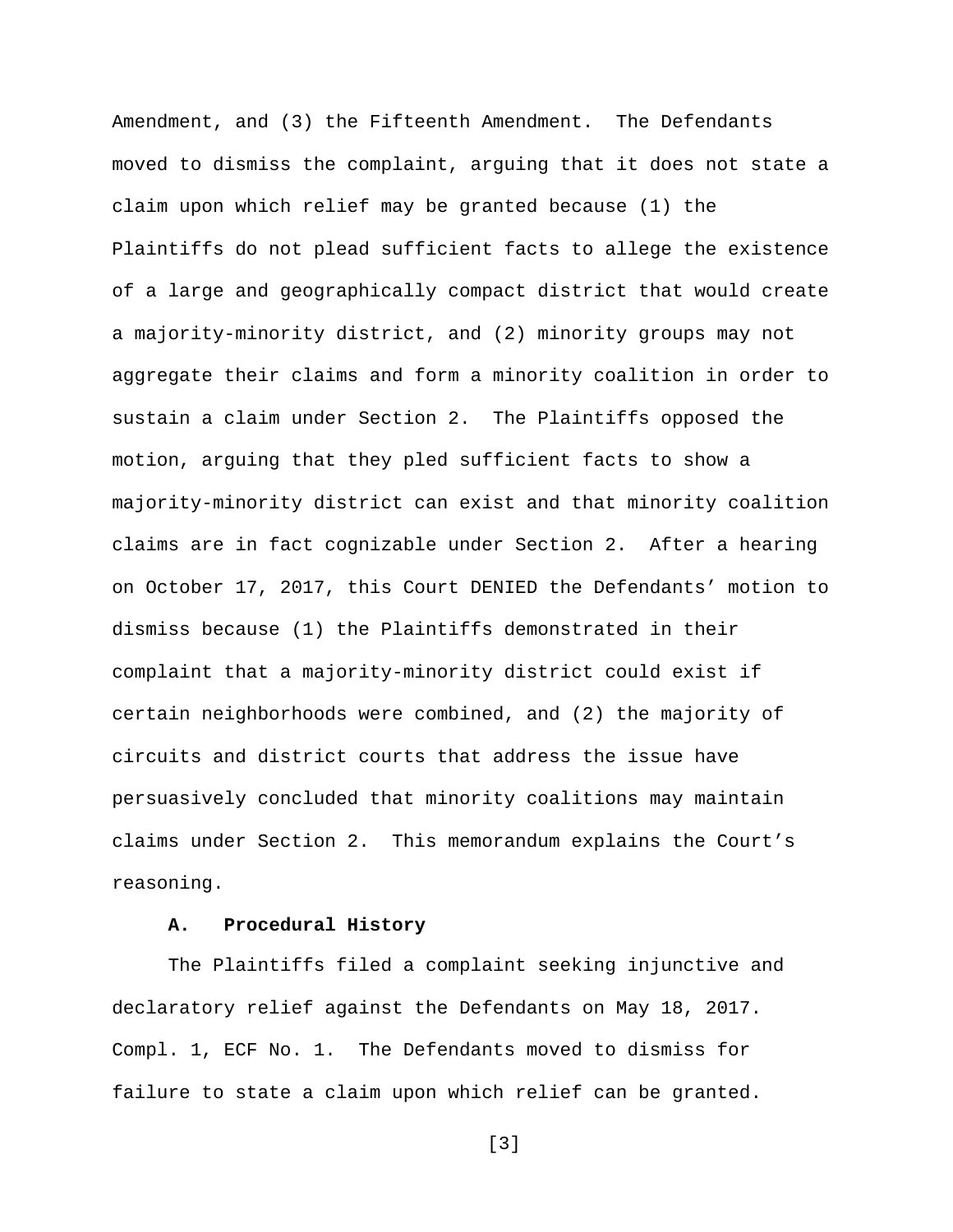Defs.' Mot. Dismiss Failure State Claim ("Defs.' Mot."), ECF No. 17. The parties fully briefed the issues. See Defs.' Mem. Law Supp. Mot. Dismiss ("Defs.' Mem."), ECF No. 18; Pls.' Opp'n Defs.' Mot. Dismiss ("Pls.' Opp'n"), ECF No. 21.

#### **B. Facts Alleged**

The Plaintiffs are members of the City of Lowell's minority community and are also registered voters. Compl. ¶¶ 15-27. The Defendants are the City of Lowell, its City Manager, its City Council, members of the City Council, its School Committee, members of the School Committee, the Lowell Election and Census Commission, and members of the Election and Census Commission. Id. ¶¶ 28-35.

There are nine members in the Lowell City Council and six members in the Lowell School Committee. Id. ¶ 37. Members of the City Council and School Committee are elected in biennial elections, held in odd-numbered years, and each candidate is elected at-large, city-wide, in a plurality voting system. Id. ¶¶ 38-39. The City of Lowell ("City") is divided into eleven separate wards, with each ward encompassing three precincts. Id. ¶ 40. The City votes as a single entity in an at-large, plurality winner-take-all election system, a majority bloc of voters can elect all of their preferred candidates to the Lowell City Council and Lowell School Committee. Id. This election

[4]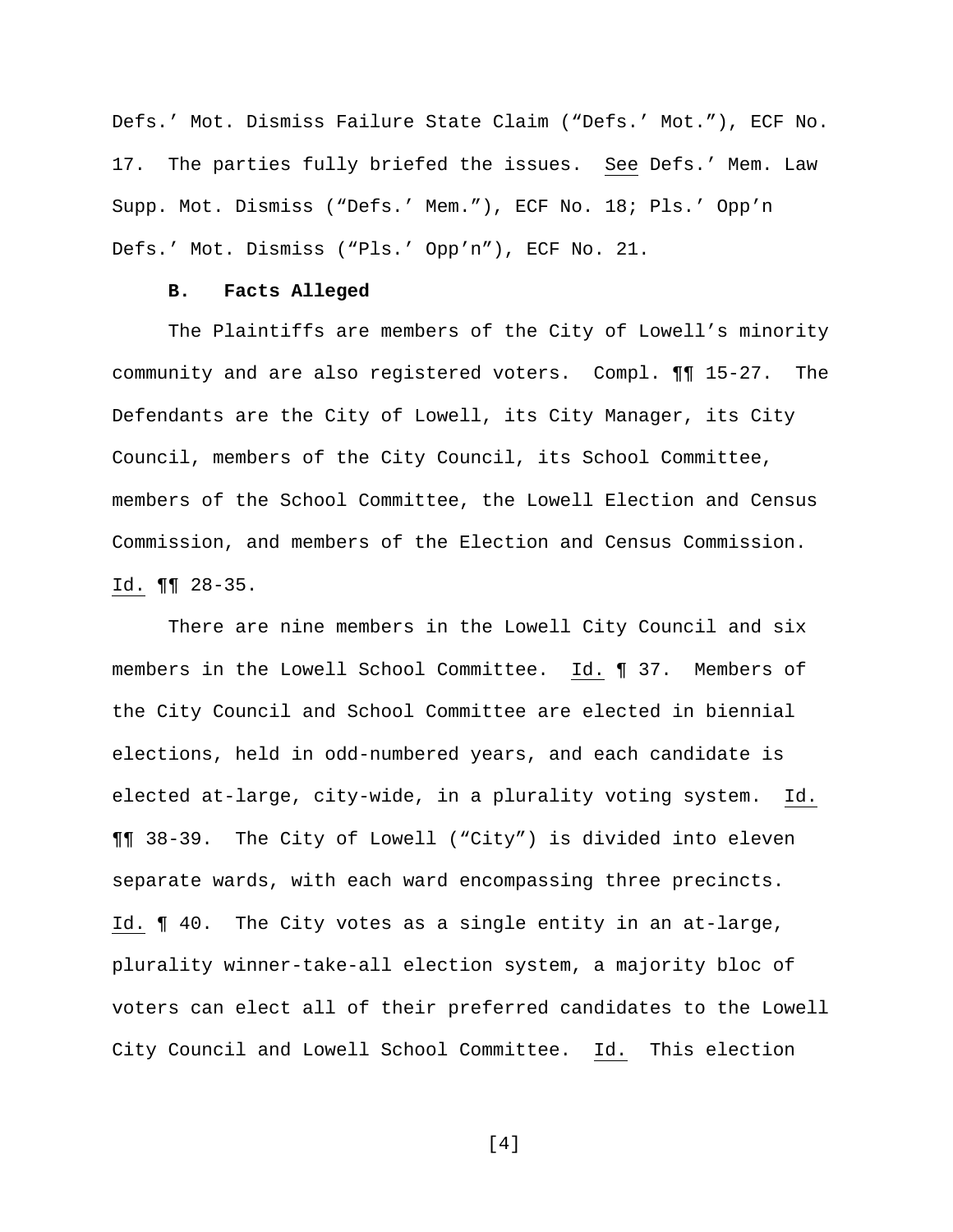system allegedly dilutes the voting power of the City's Hispanic/Latino and Asian-American communities. Id.

Minorities constitute over 49% of the City's total population, and Hispanics/Latinos and Asian-Americans combined comprise approximately 40% of the total population. Id. ¶ 45. According to the U.S. Census Bureau's 2011-2015 American Community Survey, non-Latino whites constitute approximately 50.7% of the City's total population, 55.7% of its voting age population, and 61% of its citizen voting age population. Id. ¶ 46. Asian-Americans constitute approximately 21.8% of the City's total population, 21% of its voting age population, and 17% of its citizens voting age population. Id. Hispanics/Latinos constitute approximately 18.1% of the City's total population, 15.4% of its voting age population, and 15.5% of its citizen voting age population. Id. Blacks/African Americans constitute approximately 7.1% of the City's total population, 6.7% of its voting age population, and 5.3% of its citizen voting age population. Id. According to the 2010 U.S. Census, non-Latino whites constitute 52.8% of the total population and 58.1% of the voting age population, Asian-Americans constitute 20.0% of the total population and 18.8% of the voting age population, Hispanics/Latinos constitute 17.3% of the total population and 14.3% of the voting age population, and Blacks/African Americans constitute 6% of the total population

[5]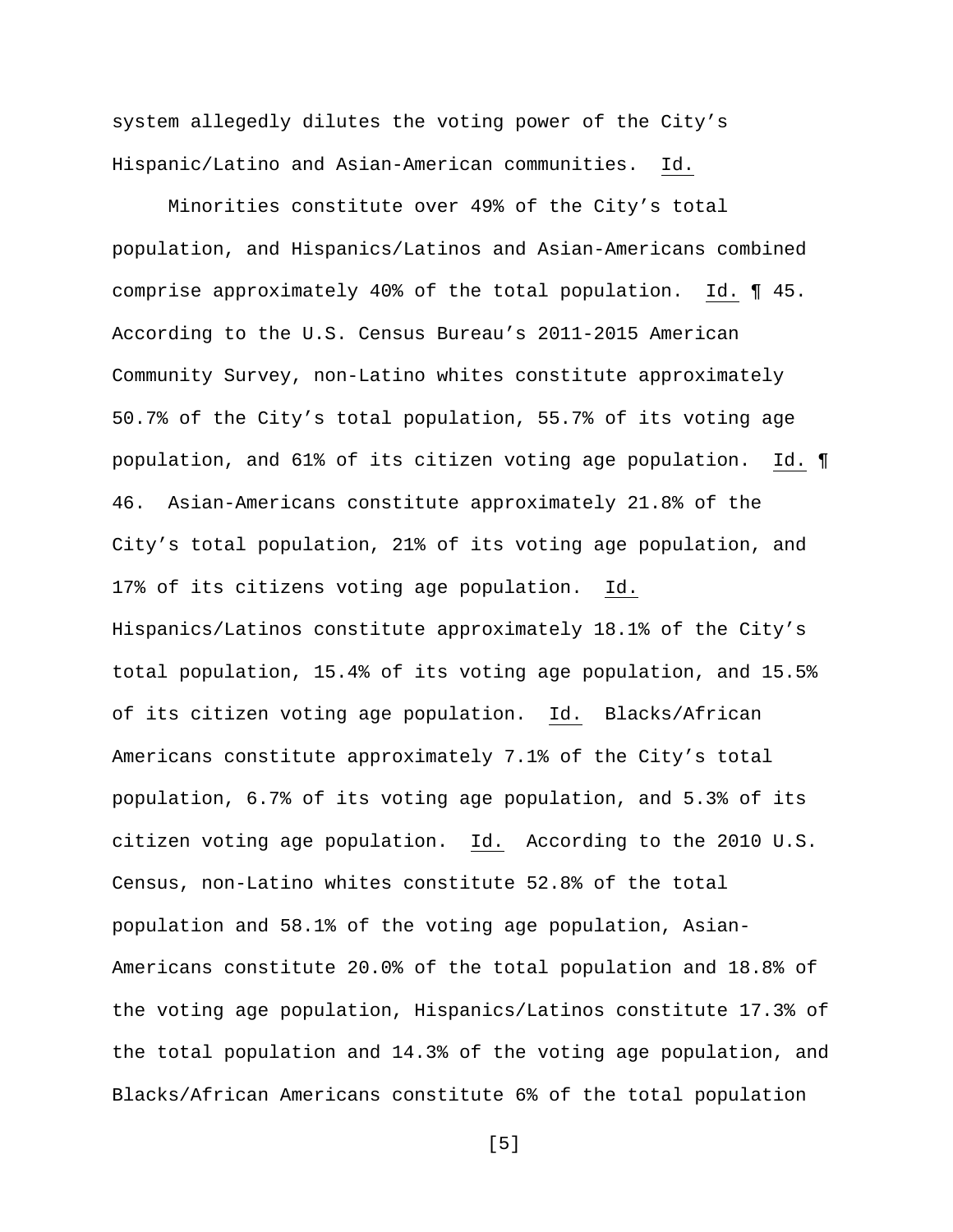and 5.6% of the voting age population. Id. The growth in the City's minority populations has been steady and significant over the last three decades. Id. ¶ 47. Such diversity is not reflected on the Lowell City Council or the Lowell School Committee. Id. ¶ 48.

There is allegedly a history of voting discrimination in the City. Id. ¶ 90. Despite the size of each population, there is not a single Asian-American or Hispanic/Latino sitting on the Lowell City Council or Lowell School Committee. Id. ¶ 50. Asian-American and Hispanic/Latino candidates won only two seats in the last five Lowell City Council elections. Id. No Asian-American or Hispanic/Latino candidates won a seat on the Lowell School Committee in the last five elections. Id.

In the City, the preconditions in Thornburg v. Gingles, 478 U.S. 30  $(1986)^1$  are allegedly met, and the totality of the circumstances allegedly demonstrate that Asian-American and Hispanic/Latino voters together have less opportunity than other members of the electorate to participate in the political process and to elect candidates of their choice to the Lowell City Council and Lowell School Committee. Id. ¶ 59. The City's

i

 $1$  Gingles sets forth three preconditions for a cognizable claim under Section 2: (a) the minority group is sufficiently large and geographically compact to constitute a majority in a single-member district; (b) the minority group is politically cohesive; and (c) the white majority votes as a bloc to defeat the minority's preferred candidate. 478 U.S. at 50-51.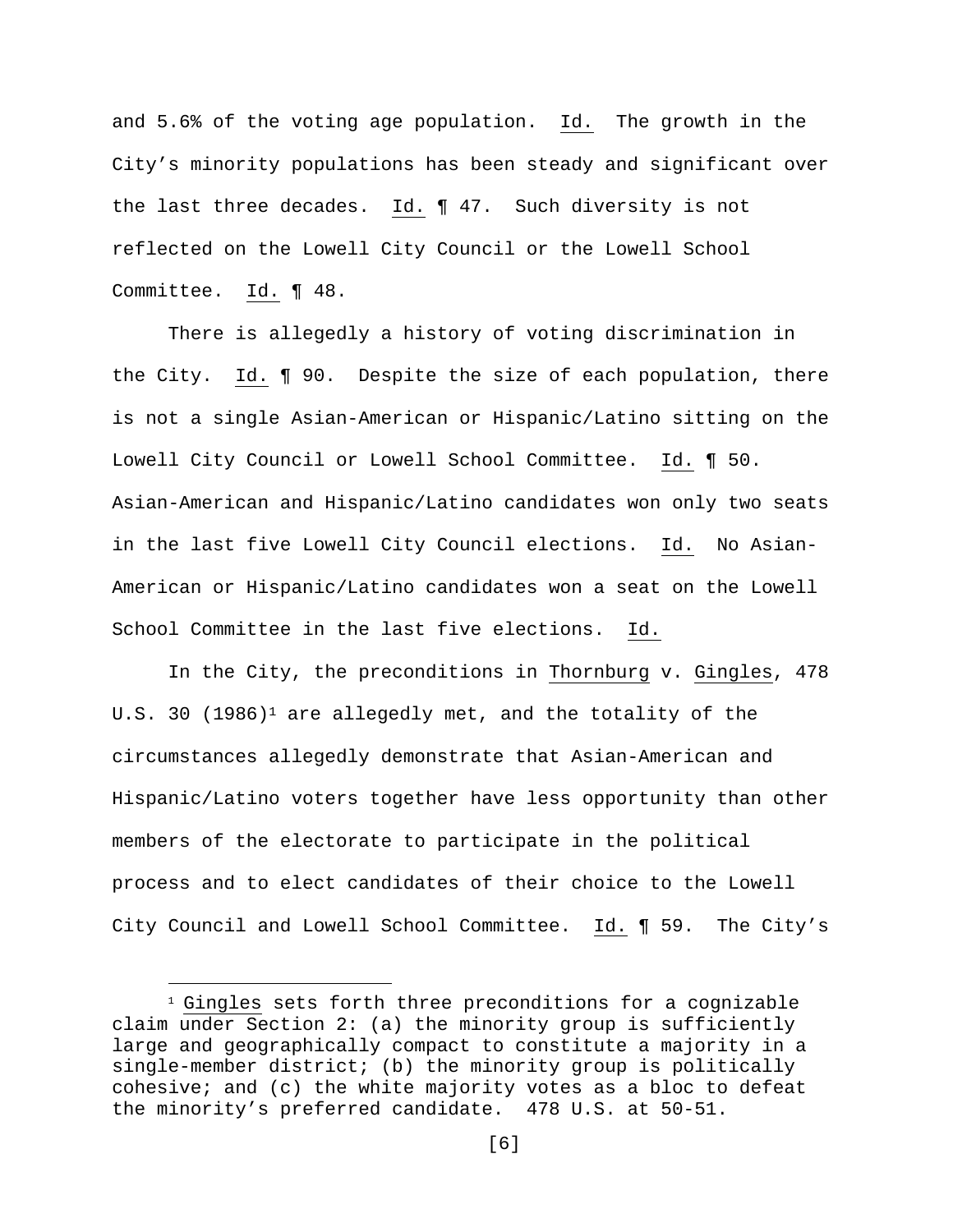Hispanic/Latino and Asian-American residents together are allegedly sufficiently numerous and geographically compact to form a majority of the total population, voting age population, and citizen voting age population in at least one district of a reasonable and properly apportioned district-based election system. Id. ¶ 60. A district comprising portions of the Acre, Lower Highlands, and Highlands neighborhoods of the City allegedly can be drawn. This district would allegedly satisfy the Gingles precondition that Asian-Americans and Hispanics/Latinos form a majority in a single member district. Id. ¶ 61. The City's Hispanic/Latino and Asian-American voters are allegedly politically cohesive as a coalition minority group and they tend to vote together in support of minority candidates of their choice, particularly Asian-American and Hispanic/Latino candidates. Id. ¶ 62. The City's predominantly white majority electorate allegedly votes as a bloc in support of different candidates from those supported by Asian-Americans and Hispanics/Latinos, and bloc voting by the predominately white majority consistently defeats the candidates preferred by Asian-American and Hispanic/Latino voters. Id. ¶ 63. In 2013, two Cambodian-American candidates lost their elections for City Council despite heavy support from Asian-American and Hispanic/Latino voters. Id. ¶ 65. In 2015, four Cambodian-American candidates ran for City Council and two ran for the

[7]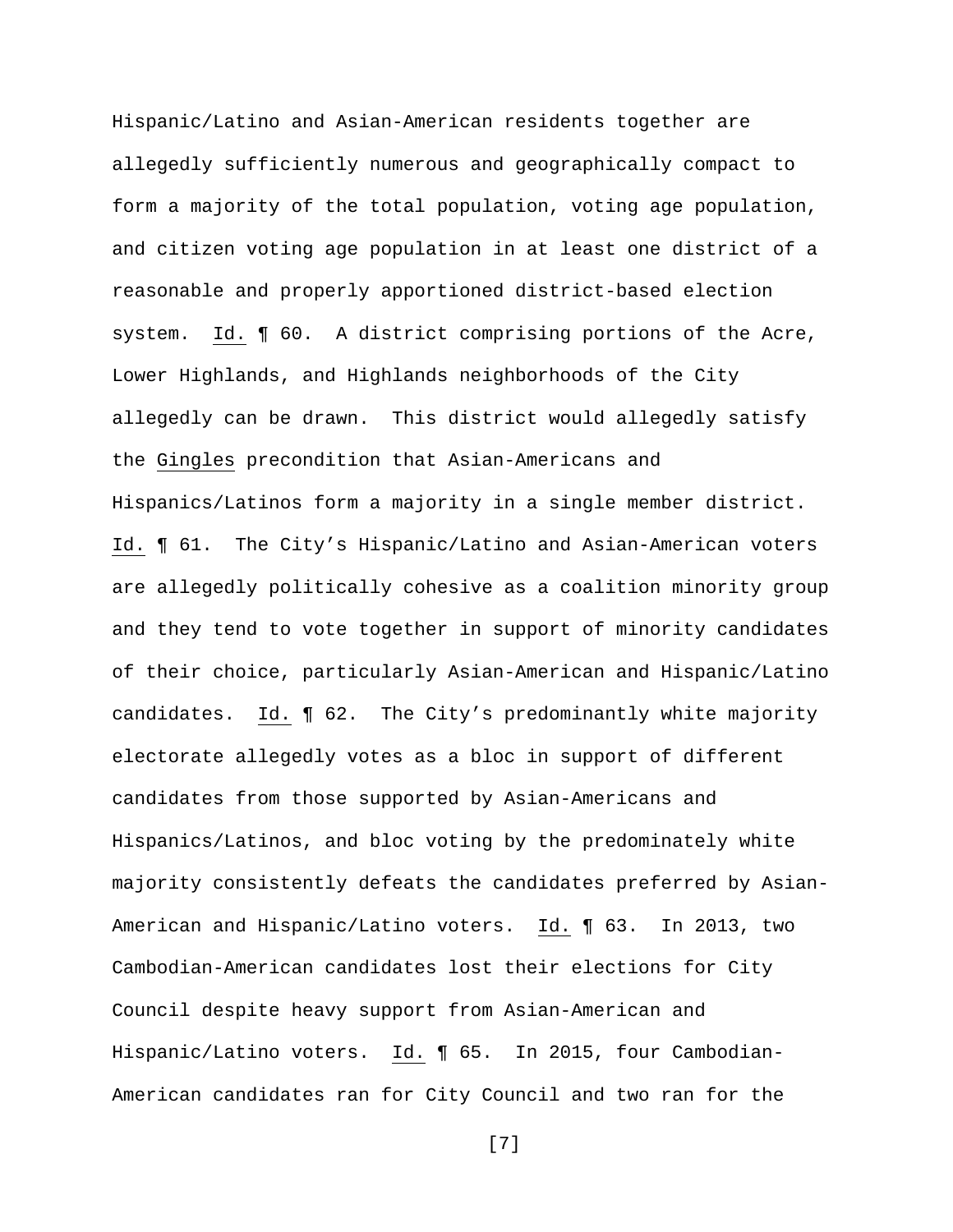School Committee. Id. ¶ 66-67. Both groups lost despite heavy support from Asian-American and Hispanic/Latino voters. Id. In all elections, the white majority voting bloc allegedly overwhelmingly favored other candidates and elected its top choice candidates. Id. ¶¶ 65-67.

Only four Asian-American or Hispanic/Latino candidates have ever been elected to the Lowell City Council, and none has ever been elected to the Lowell School Committee. Id. ¶¶ 64-68. No Asian-American or Hispanic/Latino candidate has been elected to either body since the 2011 election, despite the fact that these groups together comprise approximately 40% of the City's population. Id. Candidates elected by the predominantly white majority bloc are allegedly less responsive to the needs and concerns of minority communities in the City. Id. ¶ 72.

#### **II. ANALYSIS**

The Defendants moved to dismiss on two grounds. First, the Defendants argued that the Plaintiffs did not plead a sufficiently large and geographically compact district in which they would constitute the voting majority, in accordance with the first factor under Gingles. See 478 U.S. at 50; see also Defs.' Mem. 6-9. Second, they argued that the Plaintiffs should not be allowed to proceed with their claims because Section 2 does not allow for different minority groups to aggregate their claims as a minority coalition. Defs.' Mem. 9-13. The Court

[8]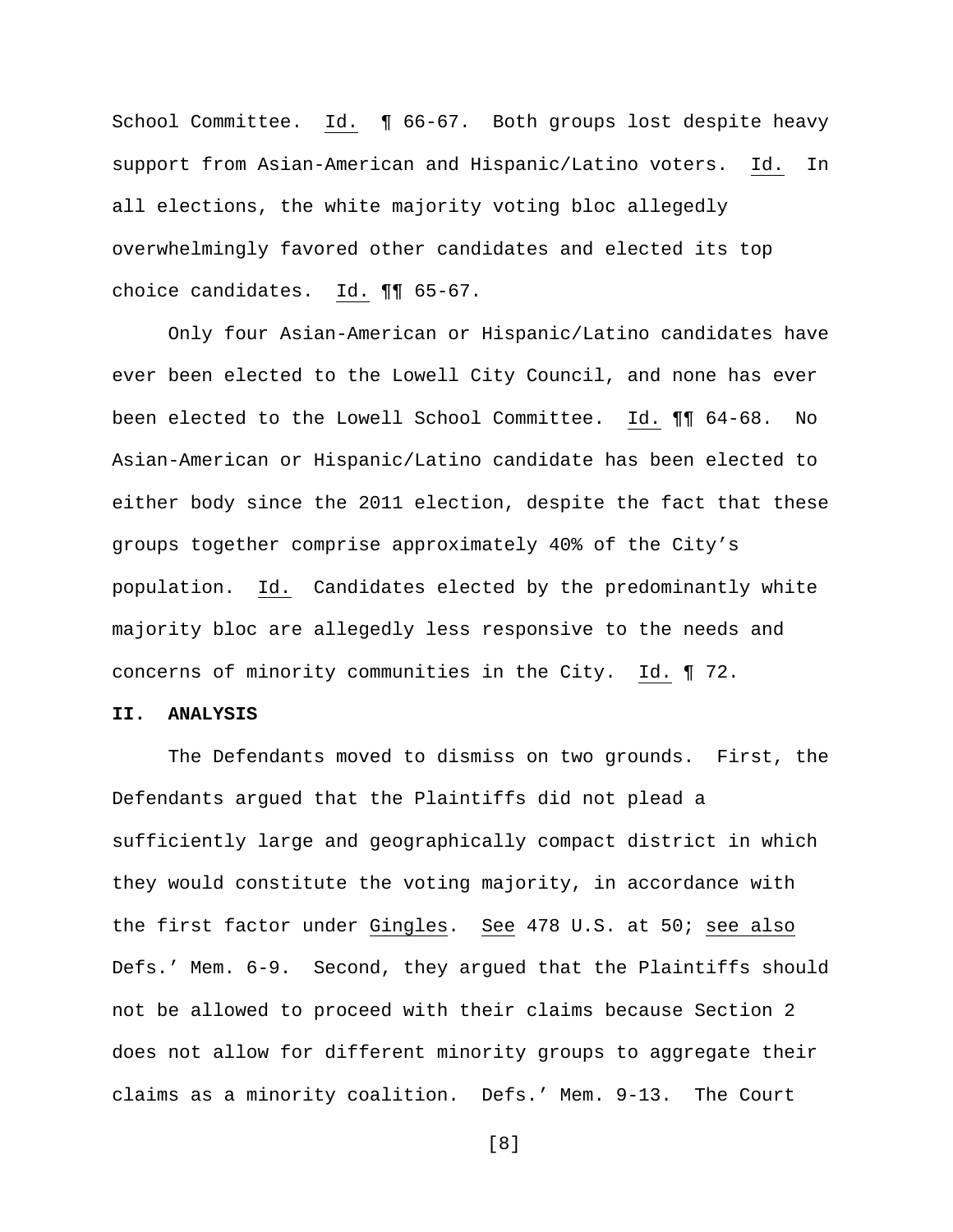concluded that the Defendants' arguments were meritless. The Court will address the Defendants' coalition claim first, given that a ruling in their favor under this claim would render the rest of the Plaintiffs' claims essentially moot. See generally Growe v. Emison, 507 U.S. 25, 41 (1993); Nixon v. Kent County, 76 F.3d 1381, 1385-86 (6th Cir. 1996).

## **A. Legal Standard**

To survive a Rule 12(b)(6) motion to dismiss, the Plaintiffs must include "enough facts [in their complaint] to state a claim to relief that is plausible on its face." Bell Atl. Corp. v. Twombly, 550 U.S. 544, 570 (2007). This Court must "accept as true all well-pleaded facts alleged in the complaint and draw all reasonable inferences therefrom in the pleader's favor." Santiago v. Puerto Rico, 655 F.3d 61, 72 (1st Cir. 2011); see also Simmons v. Galvin, 575 F.3d 24, 30 (1st Cir. 2009). The Court "need not accept 'bald assertions, unsupportable conclusions, periphrastic circumlocutions, and the like.'" Doyle v. Hasbro, Inc., 103 F.3d 186, 190 (1st Cir. 1996) (quoting Aulson v. Blanchard, 83 F.3d 1, 3 (1st Cir. 1996).

A claim under Section 2 fails unless the three-part test articulated in Gingles is satisfied. See 478 U.S. at 50-51; see also Metts v. Murphy, 363 F.3d 8, 10 (1st Cir. 2004). "First, the minority group must be able to demonstrate that it is

[9]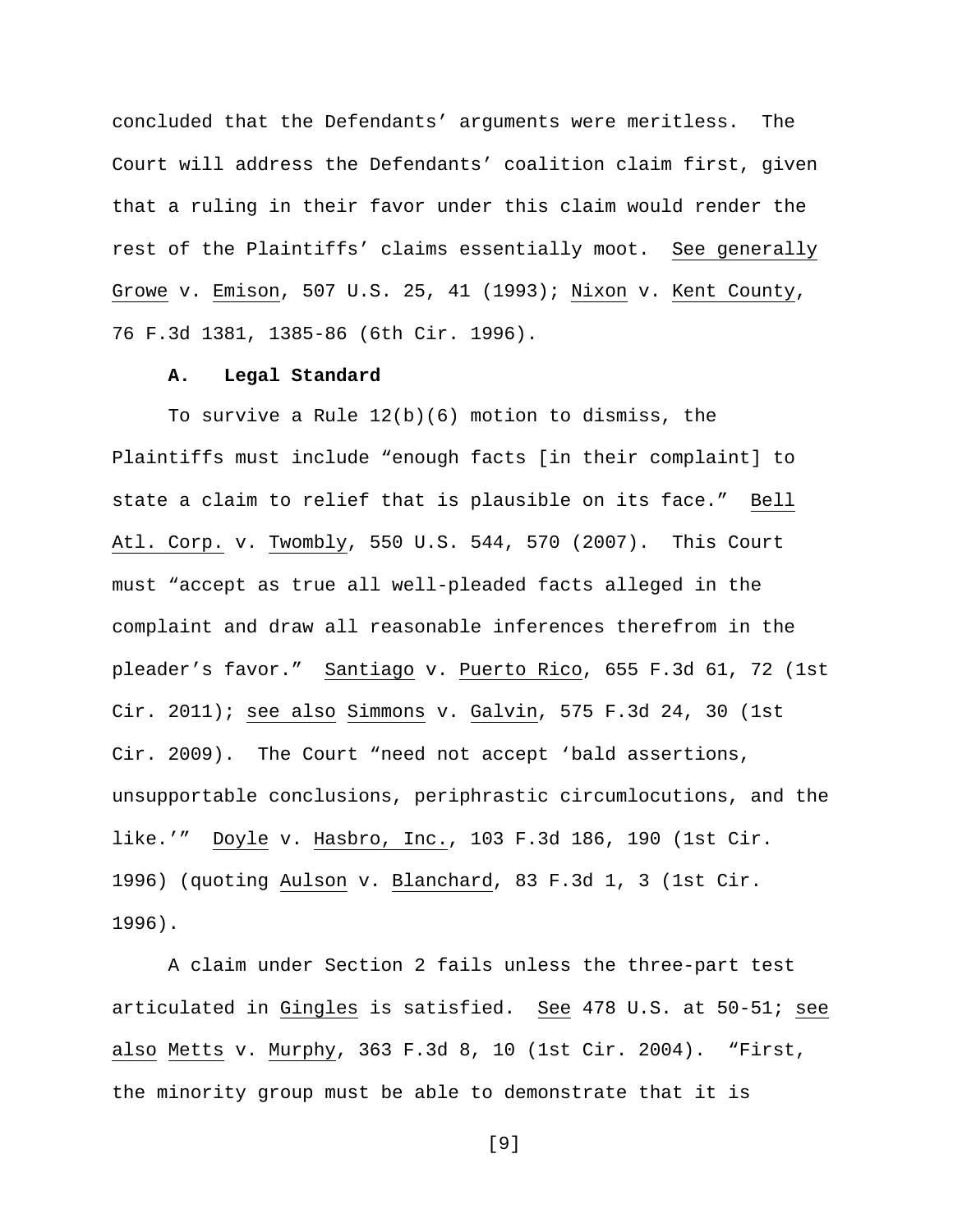sufficiently large and geographically compact to constitute a majority in a single-member district." Gingles, 478 U.S. at 50. "Second, the minority group must be able to show that it is politically cohesive." Id. at 51. "Third, the minority must be able to demonstrate that the white majority votes sufficiently as a bloc to enable it -- in the absence of special circumstances, such as the minority candidate running unopposed -- usually to defeat the minority's preferred candidate." Id. (internal citation omitted).

#### **B. Minority Coalition Under Section 2**

The Defendants first argued that the plain language of Section 2 does not allow the Plaintiffs to aggregate their claims. Defs.' Mem. 9-11. In response, the Plaintiffs maintained that the plain language of Section 2 does permit minority coalition claims. Pls.' Opp'n 13-15. Next, the Defendants argued that the Court would contravene the legislative intent of Section 2 by allowing these claims to proceed. Defs.' Mem. 11-13. The Plaintiffs, in turn, argued that a majority of the courts which have addressed this issue agree that minority coalition claims are cognizable under Section 2. Pls.' Opp'n 16-20. For the reasons that follow, the Court agrees that minority coalition claims are cognizable under Section 2.

[10]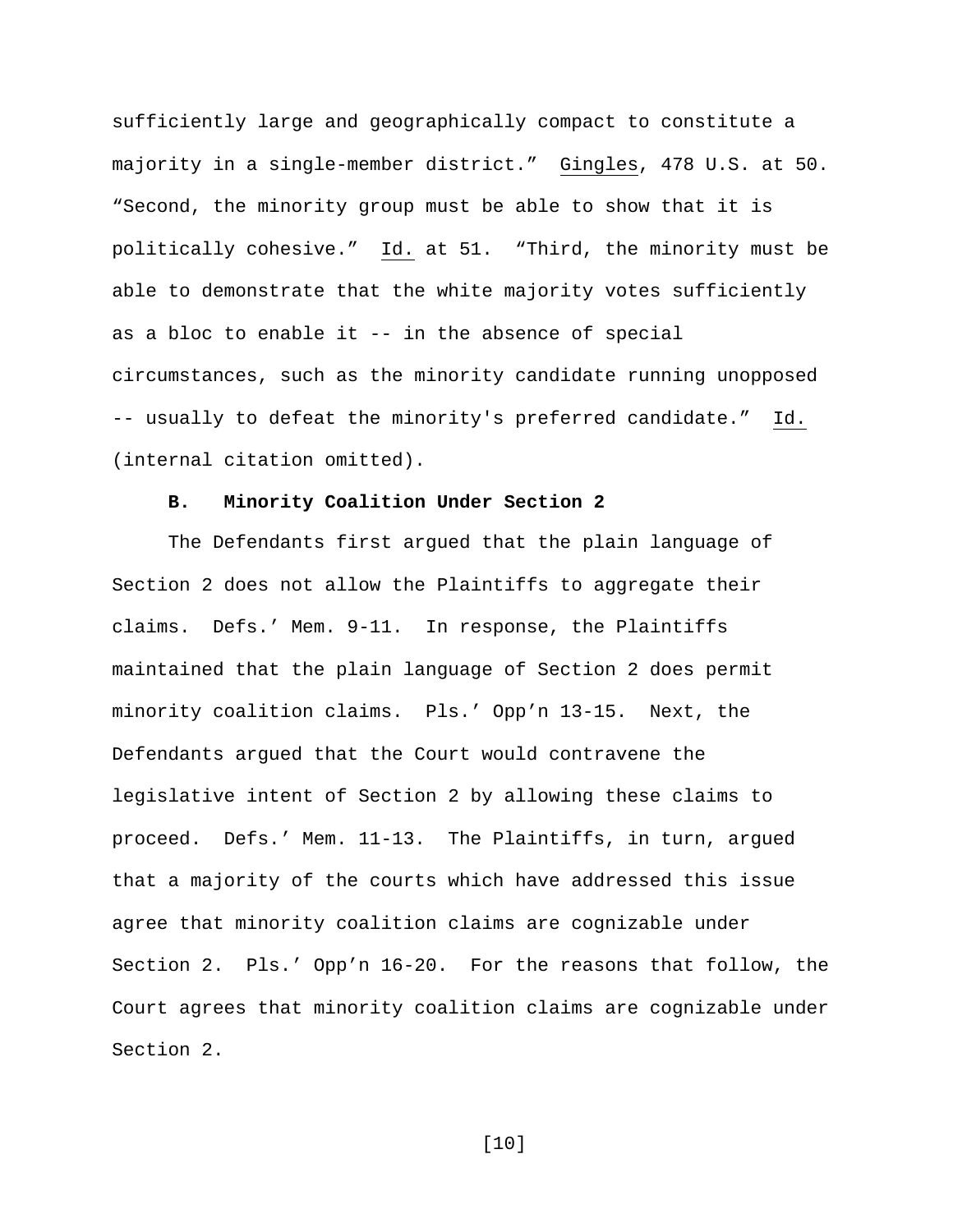#### **1. Minority View: Nixon v. Kent County.**

In Nixon, three African-Americans and three persons of Hispanic origin filed a class action lawsuit against Kent County, claiming that the proposed redistricting plan violated Section 2. 76 F.3d at 1383. The Sixth Circuit held that coalition claims were not cognizable under Section 2. Id. at 1393. The Sixth Circuit explained that the plain language of the statute "does not mention minority coalitions, either expressly or conceptually," that Section 2 "consistently speaks of a 'class' in the singular," and that if Congress "had intended to sanction coalition suits," the statute would have read "participation by members of the classes of citizens protected by subsection (a)." Id. at 1386.

The Sixth Circuit further outlined four policy considerations to support the conclusion that minority coalitions were not cognizable under Section 2. Id. at 1390-93. First, Congress did not find that minority groups form a distinct "protected minority" when they are aggregated. Id. at 1390-91. Second, the authorization of minority coalitions would allow legislators to "pack" districts with minorities and "frustrate those who, in good faith, seek to draw district lines according to the Voting Rights Act's nebulous requirements." Id. at 1391. Third, "[p]ermitting coalition suits effectively eliminates [the first Gingles threshold question], or, at the

[11]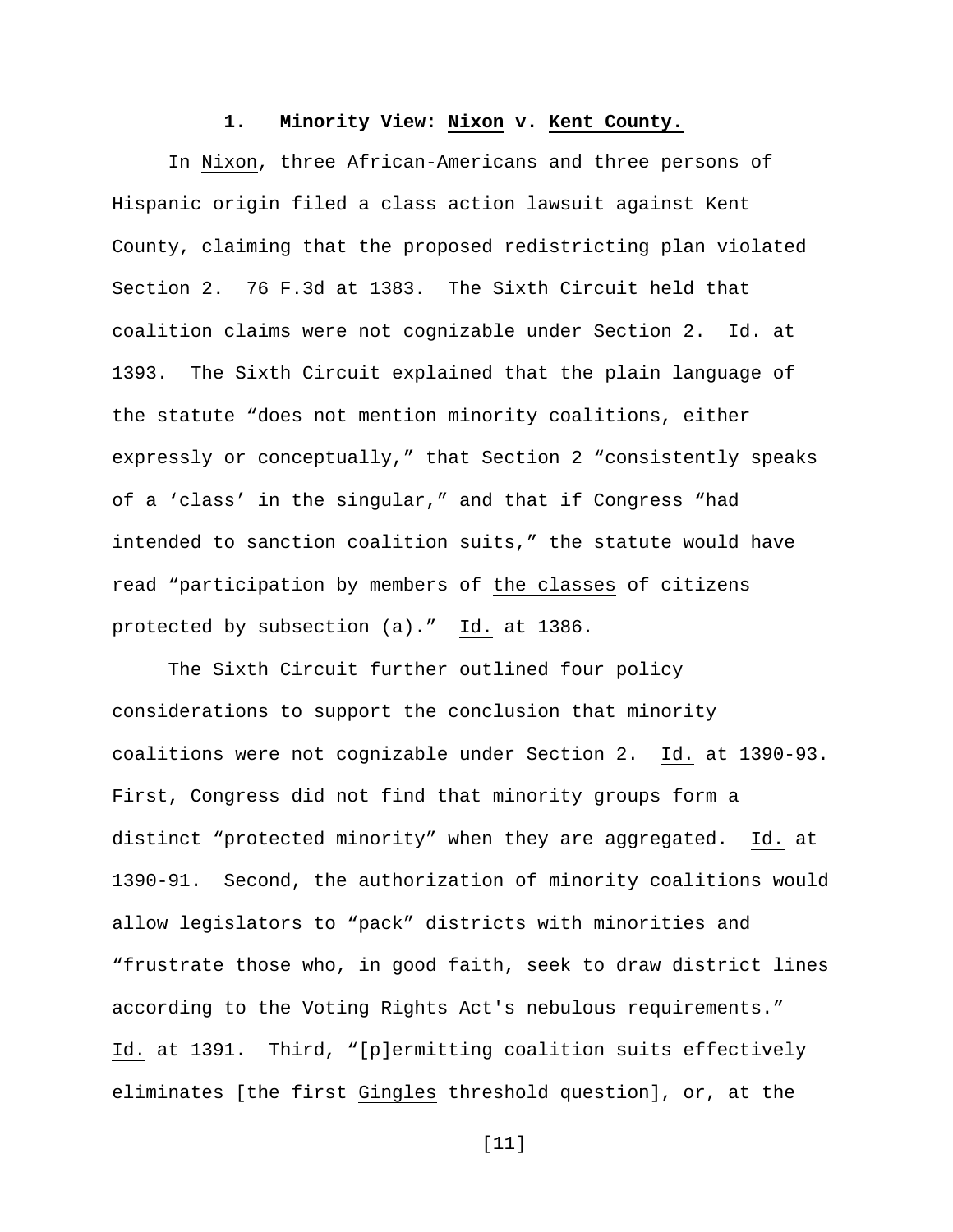very least, limits it to cases in which the total of all the protected minorities is less than a majority in any one district." Id. Fourth, "allowing coalition suits could change the Act's purpose from preventing discrimination to advancing political interest groups and undermining the very meaning and purpose of democratic government." Sara Michaloski, A Tale Of Two Minority Groups: Can Two Different Minority Groups Bring A Coalition Suit Under Section 2 Of The Voting Rights Act Of 1965, 63 Cath. U.L. Rev. 271, 288-89 (2013); see Nixon, 76 F.3d at 1391-93.

### **2. Majority View: Fifth and Eleventh Circuits**

Both the Fifth and Eleventh Circuits recognize minority coalition claims under Section 2. In League of United Latin American Citizens, Council No. 4386 v. Midland Independent School District, 812 F.2d 1494, 1496 (5th Cir. 1987), vacated on state law grounds, 829 F.2d 546 (5th Cir. 1987), Hispanic and Black voters filed a class action lawsuit against the school district, claiming that the at-large system of voting in the election of trustees for the school district diluted their votes. The Fifth Circuit held that there was no error in the district court's finding that Hispanic and Black voters could aggregate their claims. Id. at 1500. The Fifth Circuit explained that both groups "share[d] common experiences in past discriminatory practices" and that "the two groups have

[12]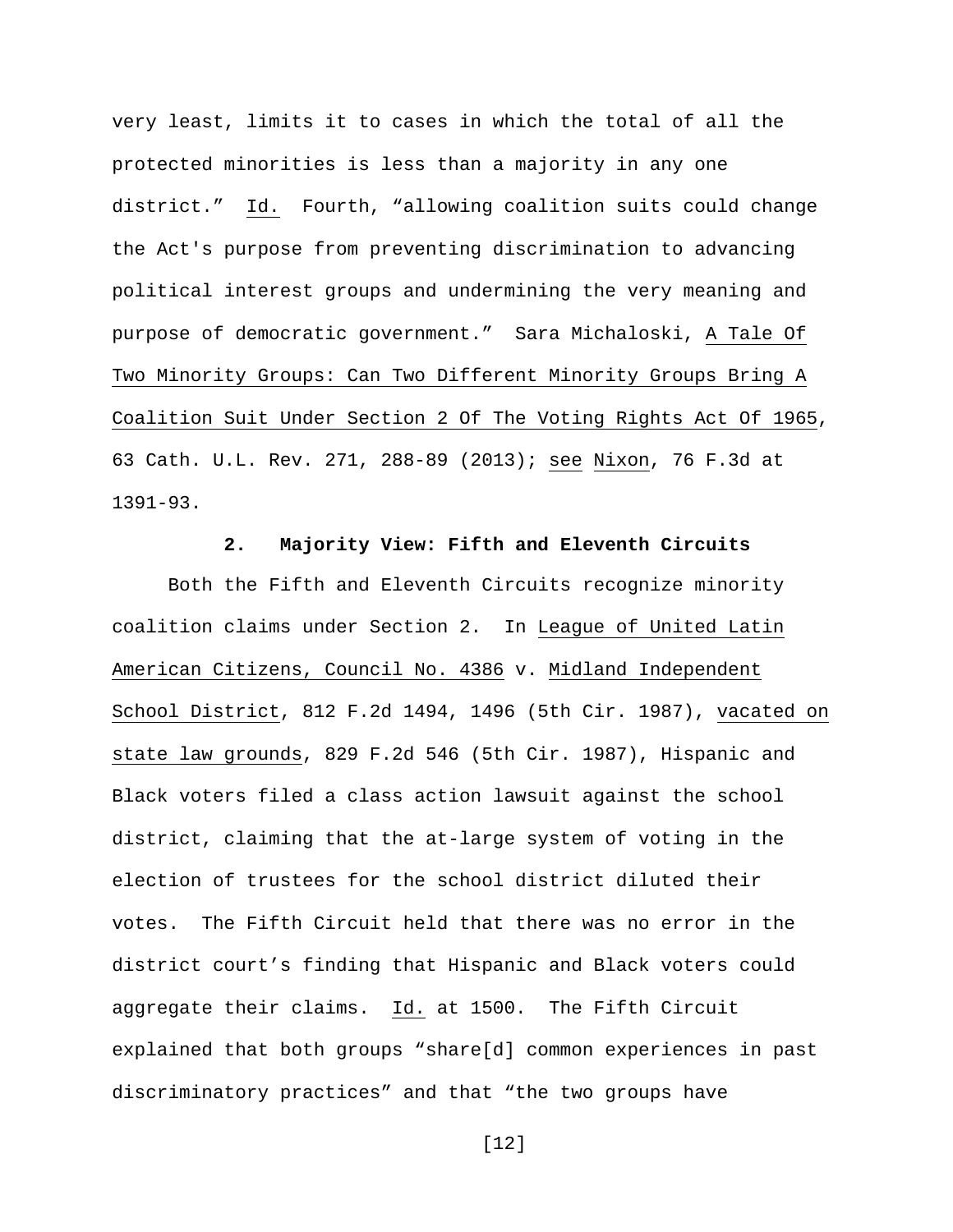political goals that are inseparable." Id. The Fifth Circuit also noted that "coalition formation will often prove to be mutually beneficial to the two groups" and that "[t]estimony presented showed that Blacks and Hispanics worked together and formed coalitions when their goals were compatible." Id. at 1500-01.

One year later, in Campos v. City of Baytown, 840 F.2d 1240 (5th Cir. 1988), the Fifth Circuit again endorsed minority coalition claims by holding that "[t]here is nothing in the law that prevents the plaintiffs from identifying the protected aggrieved minority to include both Blacks and Hispanics." Id. at 1244. The Fifth Circuit reasoned that Section 2 protected the right to vote for both racial and language minorities. Id. So long as both groups met the Gingles requirements, they could aggregate their claims under Section 2. Id.

In Concerned Citizens of Hardee County v. Hardee County Board Of Commissioners, 906 F.2d 524 (11th Cir. 1990), Black and Hispanic voters filed separate suits against the county commissioners and school board, alleging that the at-large voting system used in their elections diluted their combined votes in violation of Section 2. Id. at 525-26. The suits were later consolidated. Id. The Eleventh Circuit held that "[t]wo minority groups (in this case blacks and hispanics) may be a single section 2 minority if they can establish that they behave

[13]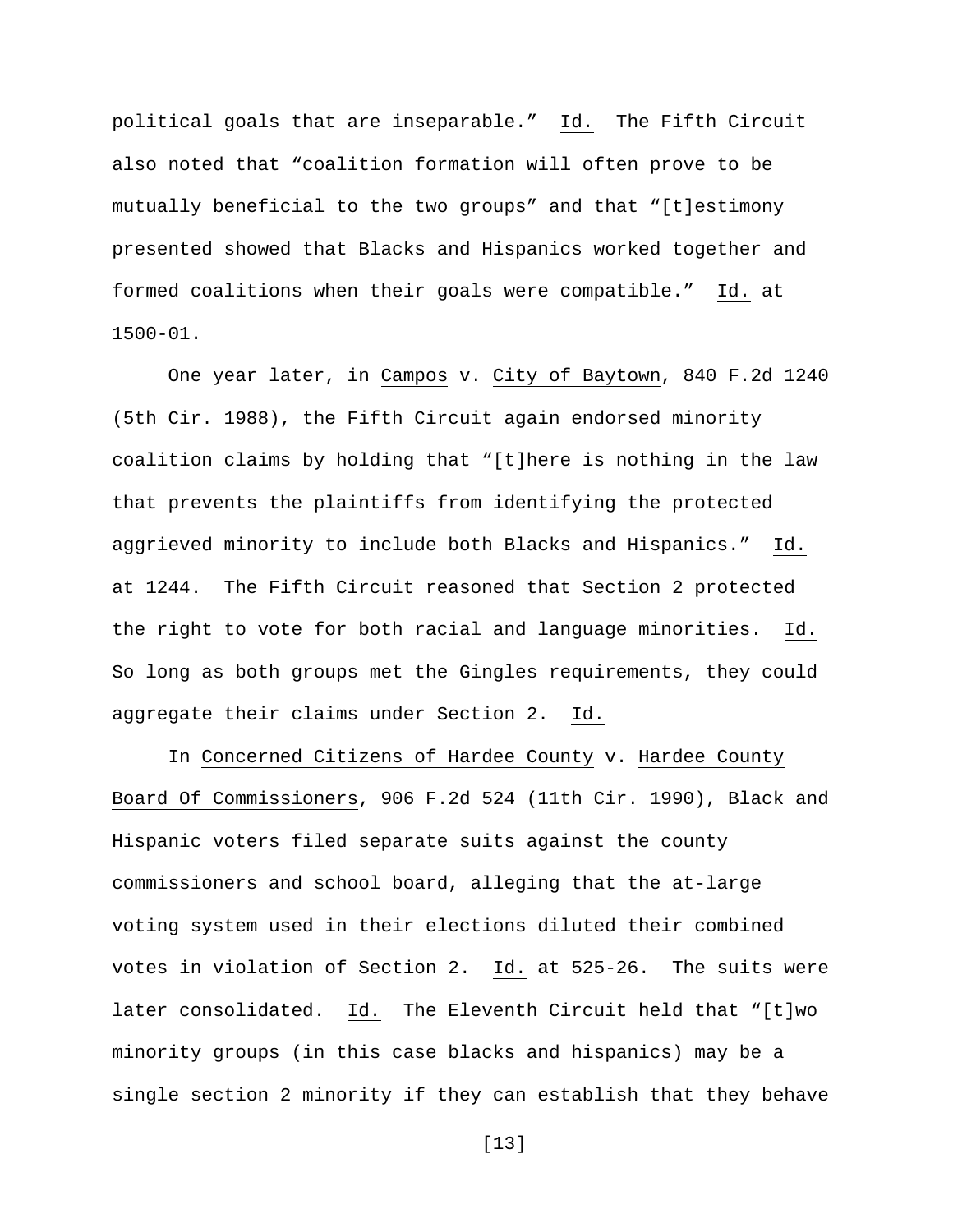in a politically cohesive manner," thus satisfying the second Gingles factor. Id. at 526. Because the plaintiffs in Concerned Citizens of Hardee County could not present evidence of political cohesiveness, their Section 2 claim failed. Id. at 527.

# **3. Other Support for Minority Coalitions**

Judge Keith dissented in Nixon, explaining that minority coalition claims are cognizable under Section 2. Nixon, 76 F.3d at 1396 (Keith, J., dissenting). He reasoned that the term "class of citizens" is ambiguous and requires an examination of the legislative history of the statute for clarification. Id. at 1394. He pointed out that the 1975 amendment to the statute, which broadened Section 2 to protect language minorities, suggests that Congress was aware of the need for protected groups to aggregate their claims. Id. Moreover, before the amendment was passed the Supreme Court decided Wright v. Rockefeller, 376 U.S. 52 (1964), a case in which Black and Puerto Rican voters aggregated their claims under Section 2. Judge Keith explained that "[i]f Congress was thus aware that more than one minority group could be considered to constitute one plaintiff class in determining the availability of Voting Rights Act protection, certainly the absence of an explicit prohibition of minority coalition claims compels a construction of Section 2 which allows them." Nixon, 76 F.3d at 1395.

[14]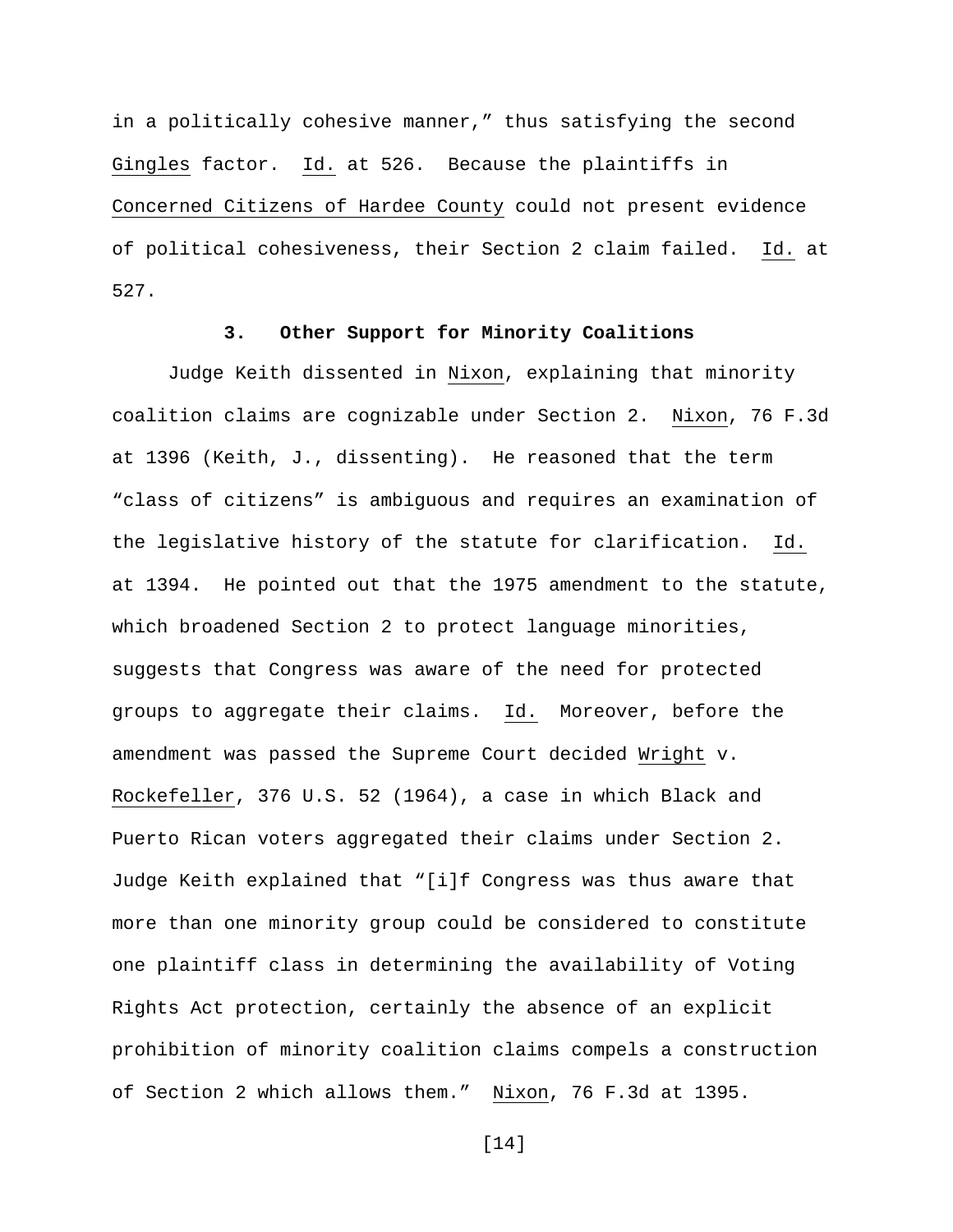Other circuits have assumed, arguendo, that minority coalitions are allowed under Section 2. In Badillo v. City of Stockton, 956 F.2d 884 (9th Cir. 1992), Hispanic and Black voters filed suit against the city, claiming that its new atlarge voting system for the general election violated Section 2. Id. at 885-86. The Ninth Circuit held that the district court did not err in finding that "hispanics and blacks together could form a majority in a single-member district," even though "the evidence failed to establish that such a combined group of blacks and hispanics would vote in a politically cohesive manner that would guarantee election of a minority representative." Id. at 886. Consequently, the plaintiffs in Badillo did not satisfy the second Gingles factor and their claims failed. Id.; see also Growe v. Emison, 507 U.S. 25, 37-42 (1993) (assuming, without deciding, that minority coalition claims are cognizable under Section 2, but holding that the plaintiff failed to establish political cohesion under Gingles).

Similarly, in Bridgeport Coalition for Fair Representation v. City of Bridgeport, 26 F.3d 271 (2d Cir. 1994), vacated and remanded on other grounds, 512 U.S. 1283 (1994), the Second Circuit held that a preliminary injunction was warranted against the city because its reapportionment plan violated Section 2. Id. at 276. The Second Circuit explained that coalition

[15]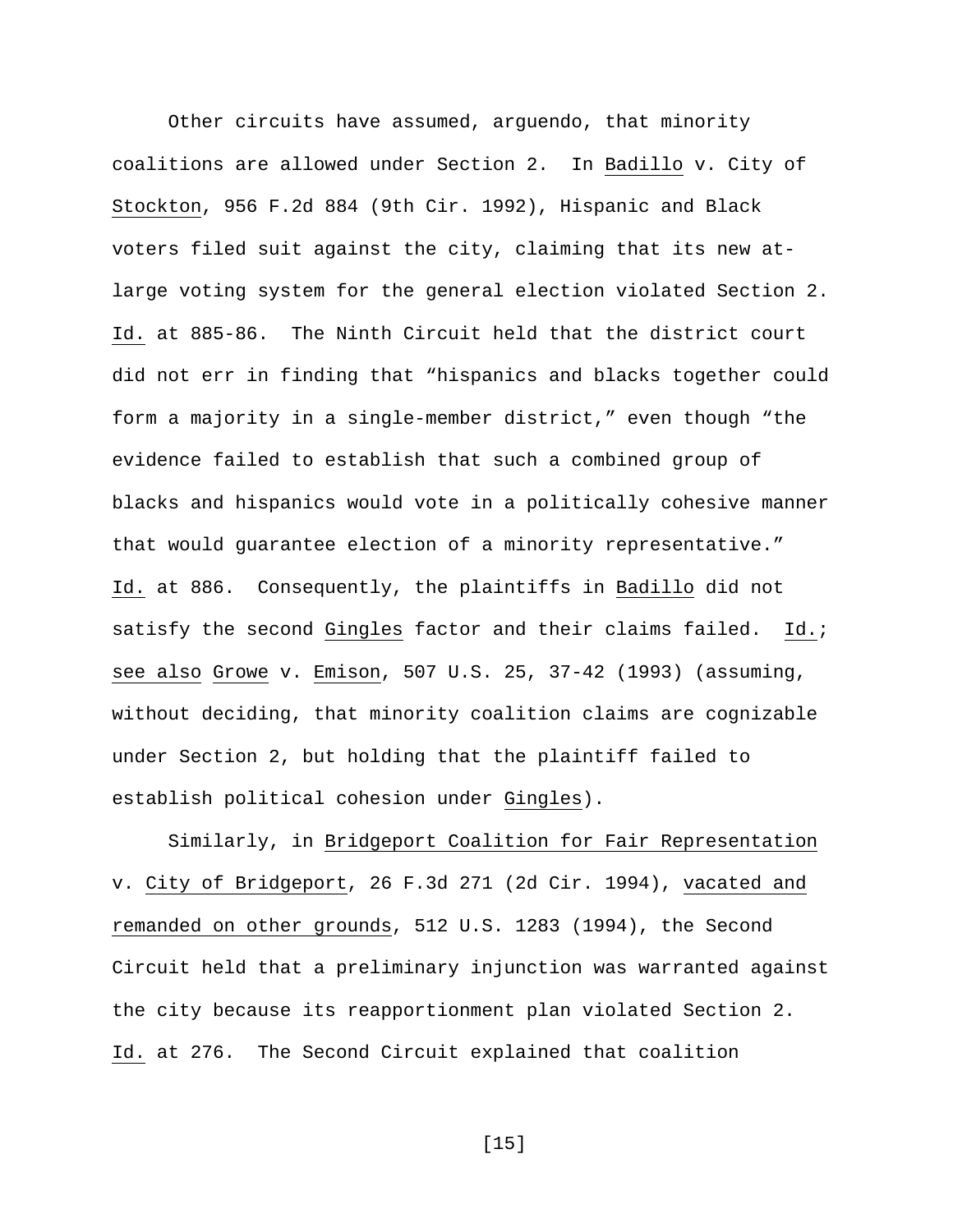districts are appropriate under Section 2 so long as the Gingles factors are met. Id.

Section 2's remedial purpose is best served by allowing minority coalition claims: "If two minority groups experience oppression at the hands of the majority, and they are able to establish the same burden of proof as one minority group might, then congressional intent to allow minority groups equal participation in our democratic system of government is best served by allowing them to form a coalition." See Michaloski, 63 Cath. U.L. Rev. at 291. Moreover, "[s]eparating two different minority groups for the purpose of bringing a Section 2 violation further separates, classifies and labels minority groups, thereby further entrenching their minority status rather than promoting the Act's voting equality goal." Id. at 292. In addition, as explained in the cases above, even when suits are brought by a minority coalition, the coalition must still satisfy all three Gingles factors in order to prove a violation of Section 2. See id. at 294.

## **4. First Circuit View on Coalition Claims**

The First Circuit has yet to address coalition claims directly, but there is jurisprudence to guide this Court in making its decision to allow coalition claims under Section 2. In Latino Political Action Committee, Inc. v. City of Boston, 784 F.2d 409 (1st Cir. 1986), a pre-Gingles case, a group of

[16]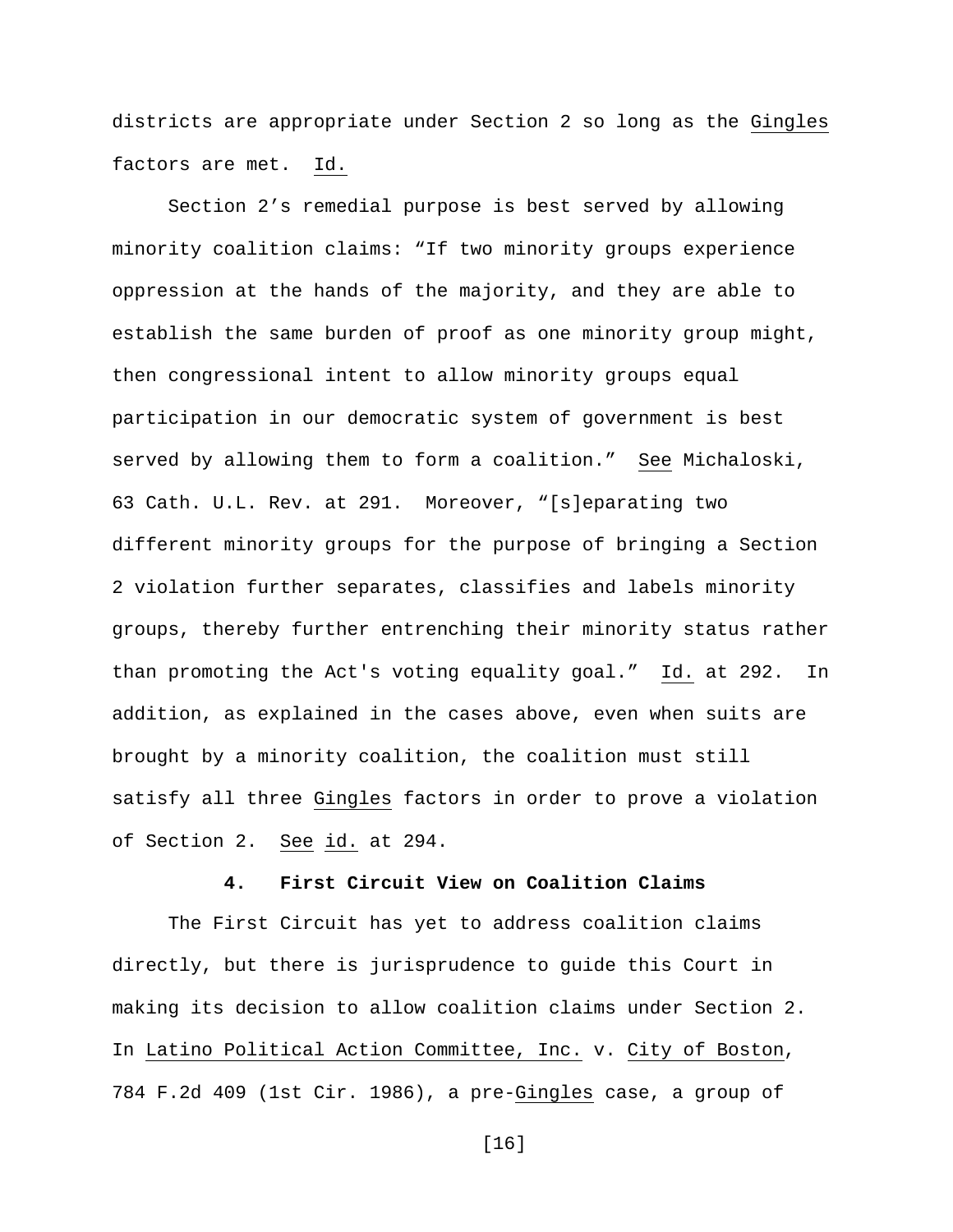Black, Hispanic, and Asian voters sued the city. Id. at 410. The plaintiffs argued that the city's districting plan for the election of members of the City Council and of the School Committee violated Section 2. Id. The First Circuit held that the claims failed, not because of aggregation of minority groups, but because the plaintiffs did not present any evidence of cohesion among the groups, a factor which later became known as the second factor in Gingles. Id. at 414.

In Black Political Task Force v. Galvin, 300 F. Supp. 2d 291 (D. Mass. 2004) (Selya, J.)<sup>2</sup>, "the plaintiffs pursued a theory of aggregation, namely, that African-American and Hispanic voters function in Boston as a combined cross-racial coalition with shared interests." 300 F. Supp. 2d at 294 n.1. "At trial, however, the testimony concentrated on the voting patterns of African-Americans." Id. The District Court, however, did not fully address the aggregated claims, and ruled that "the district lines must be redrawn" because the Redistricting Act discriminated against black voters. Id. The District Court, therefore, did not need to "probe the complex question of whether the plaintiffs' evidence revealed a cohesive coalition among African-American and Hispanic voters." Id.

i

<sup>&</sup>lt;sup>2</sup> Of the United States Court of Appeals for the First Circuit, sitting by designation.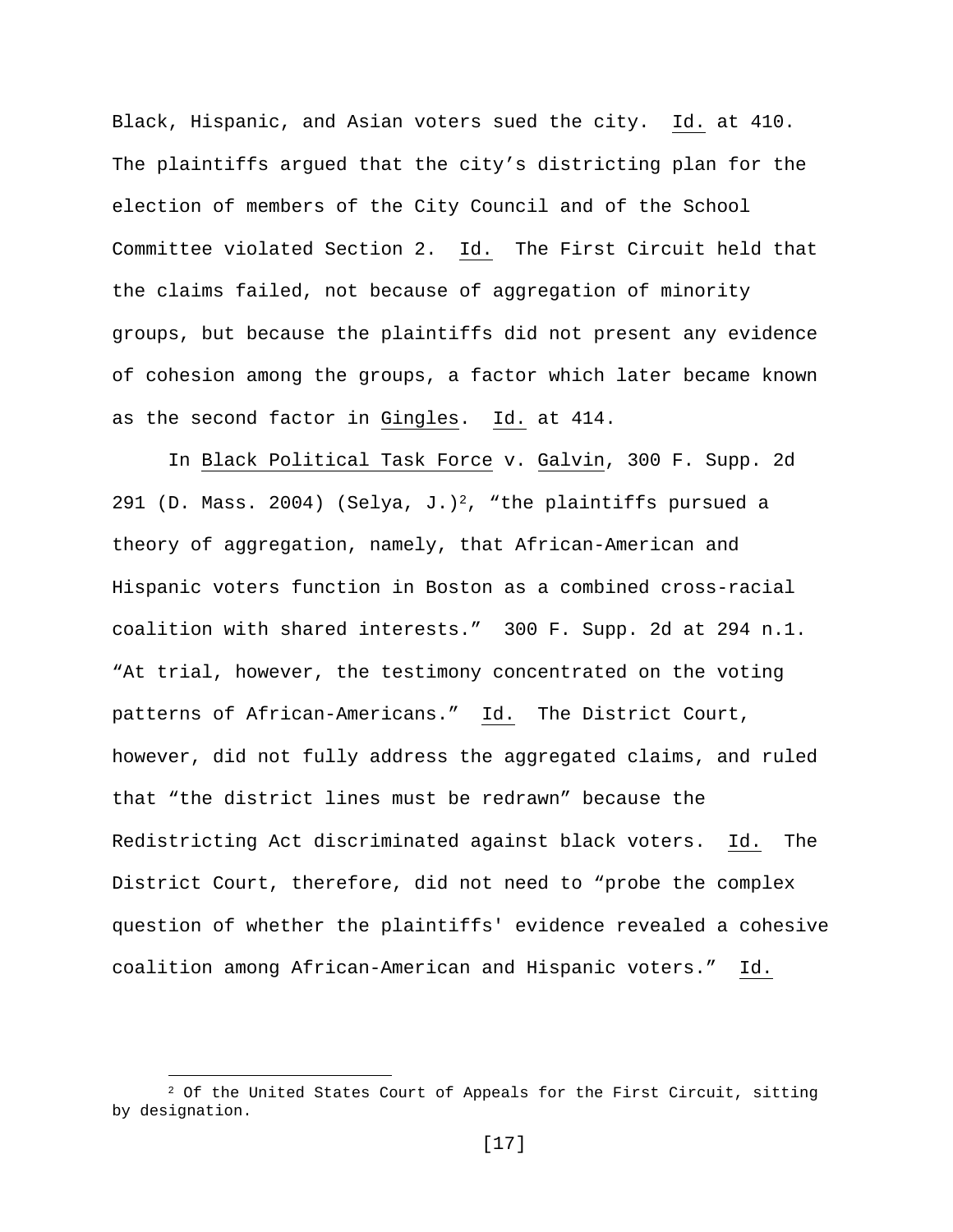Accordingly, in order properly to serve Section 2's legislative intent of curing past discrimination and remain faithful to the reasoning of the majority of the circuit and district courts which have considered the issue, this Court DENIED the City's motion to dismiss because minority coalition claims are cognizable under Section 2.

# **C. Majority-Minority District under Gingles<sup>3</sup>**

The Defendants argued that the Plaintiffs did not comply with the first Gingles factor because they did not provide any evidence of a majority-minority district. Defs.' Mem. 6-9. They did not argue that the Plaintiffs are obligated to produce a map of the proposed district, but that the Plaintiffs must identify more than just the portions of neighborhoods which would be part of the majority-minority district. Id. 8 n.4. The Plaintiffs argued that they alleged sufficient facts to show that a majority-minority district could be created. Pls.' Mem. 6-13. This Court DENIED the motion to dismiss because the Plaintiffs adequately pled a majority-minority district in paragraphs 45-46, 61, 106, and 117 of their complaint in accordance with the first factor in Gingles.

<sup>&</sup>lt;sup>3</sup> The Defendants do not arque that the Plaintiffs failed to satisfy the remaining two Gingles factors: political cohesiveness and white majority voting bloc.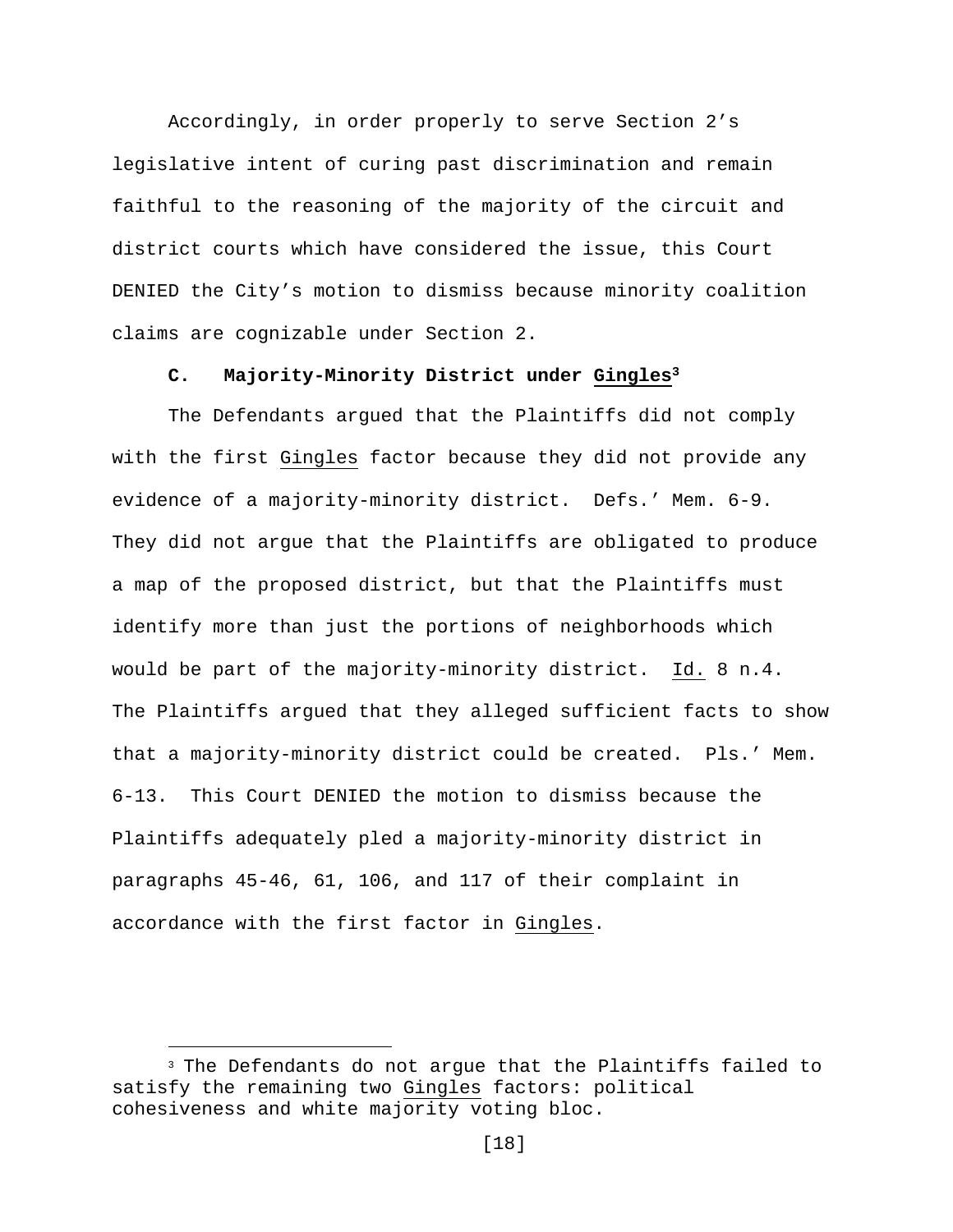The first Gingles factor requires the minority group "to demonstrate that it is sufficiently large and geographically compact to constitute a majority in a single-member district." Gingles, 478 U.S. at 50. "[M]ere recitation of the Gingles precondition" is not enough adequately to plead a Section 2 claim. Luna v. County of Kern, No. 16-cv-00568-DAD-JLT, 2016 WL 4679723, at \*4 (E.D. Cal. Sept. 2, 2016). The First Circuit cautions against the dismissal of a Section 2 claim at the pleading stage. See Metts, 363 F.3d at 11 ("It is no accident that most cases under section 2 have been decided on summary judgment or after a verdict, and not on a motion to dismiss.").

Here, the Plaintiffs alleged in their complaint that "minorities constitute over 49% of Lowell's total population, and Hispanics/Latinos and Asian-Americans combined comprise approximately 40% of the total population." Compl. ¶ 45. The Plaintiffs also alleged that "[i]t is possible to draw redistricting maps for the City of Lowell in which Asian-Americans and Hispanics/Latinos would form a majority of the population in at least one reasonable and properly-apportioned single-member district for both the Lowell City Council and the Lowell School Committee . . . [and] a district comprising portions of the Acre, Lower Highlands, and/or Highlands neighborhoods of Lowell can be drawn that satisfies this precondition." Id. ¶ 61. These allegations satisfy the first

[19]